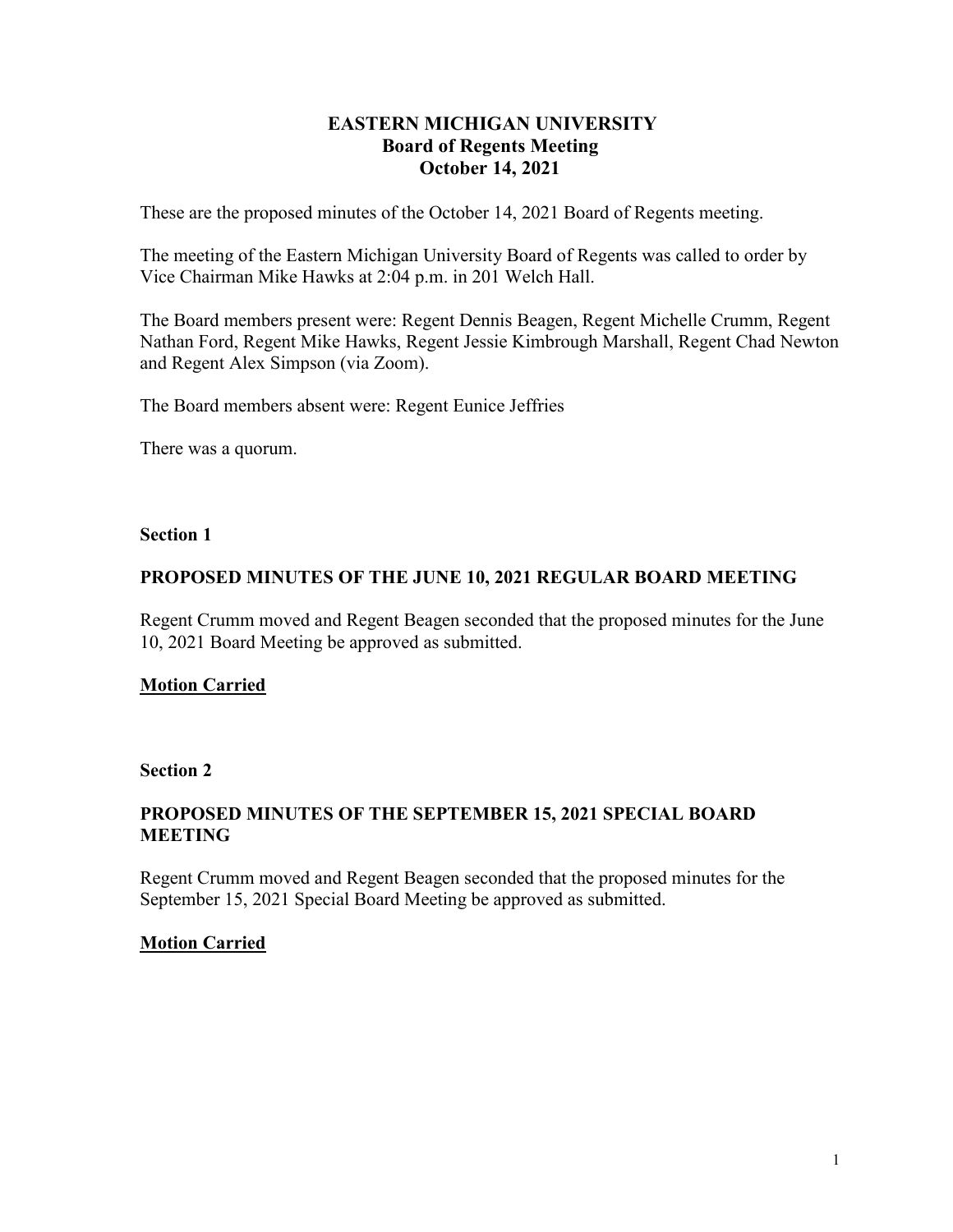# **CONSENT AGENDA**

Vice Chairman Hawks asked the Board if there were any items on the consent agenda the Board members wished to vote on separately. Hearing none, it was moved by Regent Crumm and seconded by Regent Ford that sections 3-10 be approved in their entirety as presented.

# **Section 3**

# **STAFF APPOINTMENTS**

Recommended that the Board of Regents approve forty-one (41) staff appointments: Annie Cantu, Andrew Denisco, Allison Lane, Margaret McGuire, Ashlie Reasor, Brian Whiting, Andre Bravo, Jenelle Dubey, Mary Spilski, Lynn Bahena, Stephanie Beld-Steichen, Erica Goff, Kassidy Jensen, Matthew Lige, Daniel Salk, Melissa Thrasher, Anthony Webster, Alexander Wendler, Gary Jones, Graham Salcedo, Johnny Harris, Blair King, Krystal Lancaster, Dontonette Patterson, Nicholas Sekerak, Brandon Spencer, Eric Antolak, Sara Bamrick, DeAndre Caldwell, Anthony Carter, Kayla Gribble, Connor Loughry, Elizabeth Cable, Ashley Cochran, Joshua Hill, Kimberly Kreuzwieser, Courtney Morris, Mignon Murray, Cody Pickard, Melina Tumpkin and Ebony Watson for the reporting period May 1, 2021 through August 31, 2021.

# **Section 4**

# **STAFF SEPARATIONS/RETIREMENTS**

Recommended that the Board of Regents approve forty-one (41) separations and retirements: Adam Achter, Allison Piippo, Barbara Szopo, Bruce Logan II, Bruce Urbanski, Carrie Warning, Charisse Nilles, Christopher King, Debra Fawley, Diana Dimitroff, Frederick Lemble, Gale Shaver, Gregg Huxley, James McKivens, James Tobias, Jamie Lyons, Jennifer Cano, John Benci, Karen Burke, Kassandra Kadera, Kelly Ruhlach, Kendal Brown, Kristi Teasdale, Linda Cannady, Mark Smith, Melissa Calabrese, Melvin Arbaugh, Mia Nonnenberg, Michael Sayler, Molly Peterson, Naureen Ayub, Nilda Palacio, Raymond Biery, Rayna Ketchum, Regina Kelley, Ronald Reid, Sandra Krupa, Sarah Younglove, Shane Dillon, Teresa Drouillard and Thomas Bell for the reporting period of May 1, 2021 through August 31, 2021.

# **Section 5**

# **EMERITUS STAFF RECOMMENDATION**

Recommended that the Board of Regents grant Emeritus Staff Status to five (5) staff members: Caryn Charter, Director, Office of Research Development and Administration, retired April 30, 2021; Deb Fawley, Senior Budget Analyst, University Budget Office, retired July 31, 2021; Carolyn O'Neill, Administrative Manager, IT, retired December 31, 2020; Barbara Szopo, Creative Services Manager, Division of Communications, retired June 30, 2021: and Kristi Teasdale, Assistant Director, Rec/IM, retired June 30, 2021.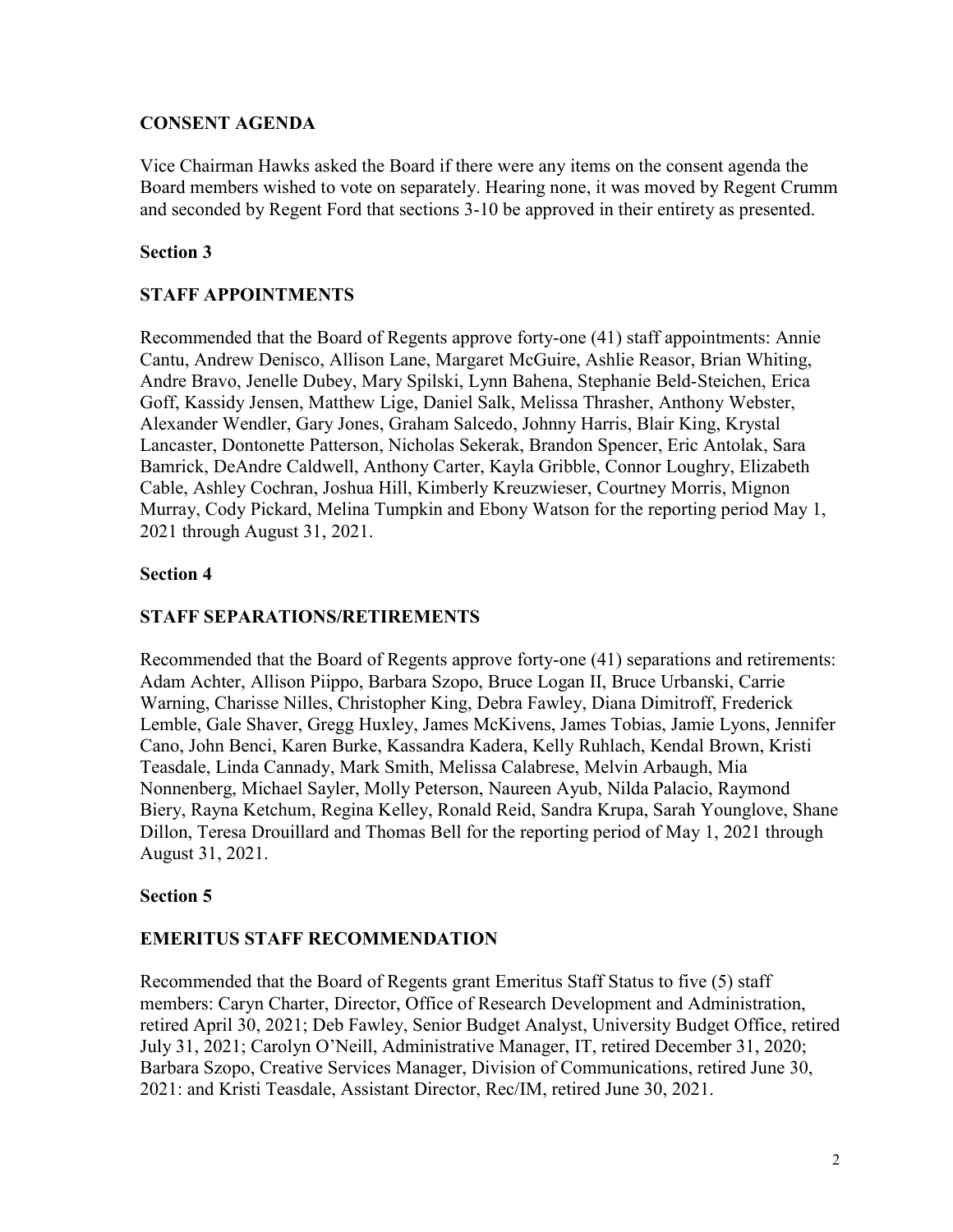### **EMERITUS FACULTY STATUS**

Recommended that the Board of Regents grant Emeritus Status to seventeen (17) former faculty: James Barott, Professor, Department of Leadership and Counseling from 1998 to 2021 who retired after 23 years; Michael M. Bretting, Professor, School of Health Promotion and Human Performance from 1993 to 2021 who retired after 28 years; Richaurd Robert Camp, Professor, Department of Management from 1979 to 2021 who retired after 42 years; Kathleen Mullen Conley, Professor, School of Health Promotion and Human Performance from 1999 to 2021 who retired after 22 years; Timothy Friehe, Professor, Department of Chemistry from 1999 to 2021 who retired after 22 years; Sylvia Jones, Professor, Department of Teacher Education from 1987 to 2021 who retired after 34 years; Peggy Liggit, Professor, Department of Biology from 1998 to 2021 who retired after 23 years; Enos Massie, Professor, School of Social Work from 1988 to 2021 who retired after 33 years; Pamela Moore, Instructor, Department of Computer Science from 1985 to 2019 who retired after 34 years; Ross Nord, Professor, Department of Chemistry from 1986 to 2021 who retired after 35 years; Alexandria Oakes, Professor, Department of Physics and Astronomy from 1987 to 2021 who retired after 34 years; Phillip C. Schmitz, Professor, Department of History and Philosophy from 1993 to 2021 who retired after 28 years; James P. Sheerin, Professor, Department of Physics and Astronomy from 1991 to 2021 who retired after 30 years; Alane Starko, Professor, Department of Teacher Education from 1986 to 2021 who retired after 35 years; Gary M. Victor, Professor, Department of Marketing from 1974 to 2021 who retired after 47 years; Jose Vites, Associate Professor, Department of Chemistry from 1989 to 2021 who retired after 32 years; and Ronald Williamson, Professor, Department of Leadership and Counseling from 2001 to 2021 who retired after 20 years.

### **Section 7**

# **HONORARY EMERITUS FACULTY STATUS**

Recommended that the Board of Regents grant Honorary Emeritus Status for Meritorious Service to Dr. Mary Elizabeth (Beth) Kubitskey.

### **Section 8**

# **FACULTY APPOINTMENTS**

Recommended that the Board of Regents approve two (2) new faculty appointments: Zakaria AI-Oudah, Assistant Professor, Department of Computer Science, and Julia Burkhardt, Assistant Professor, School of Health Promotion and Human Performance.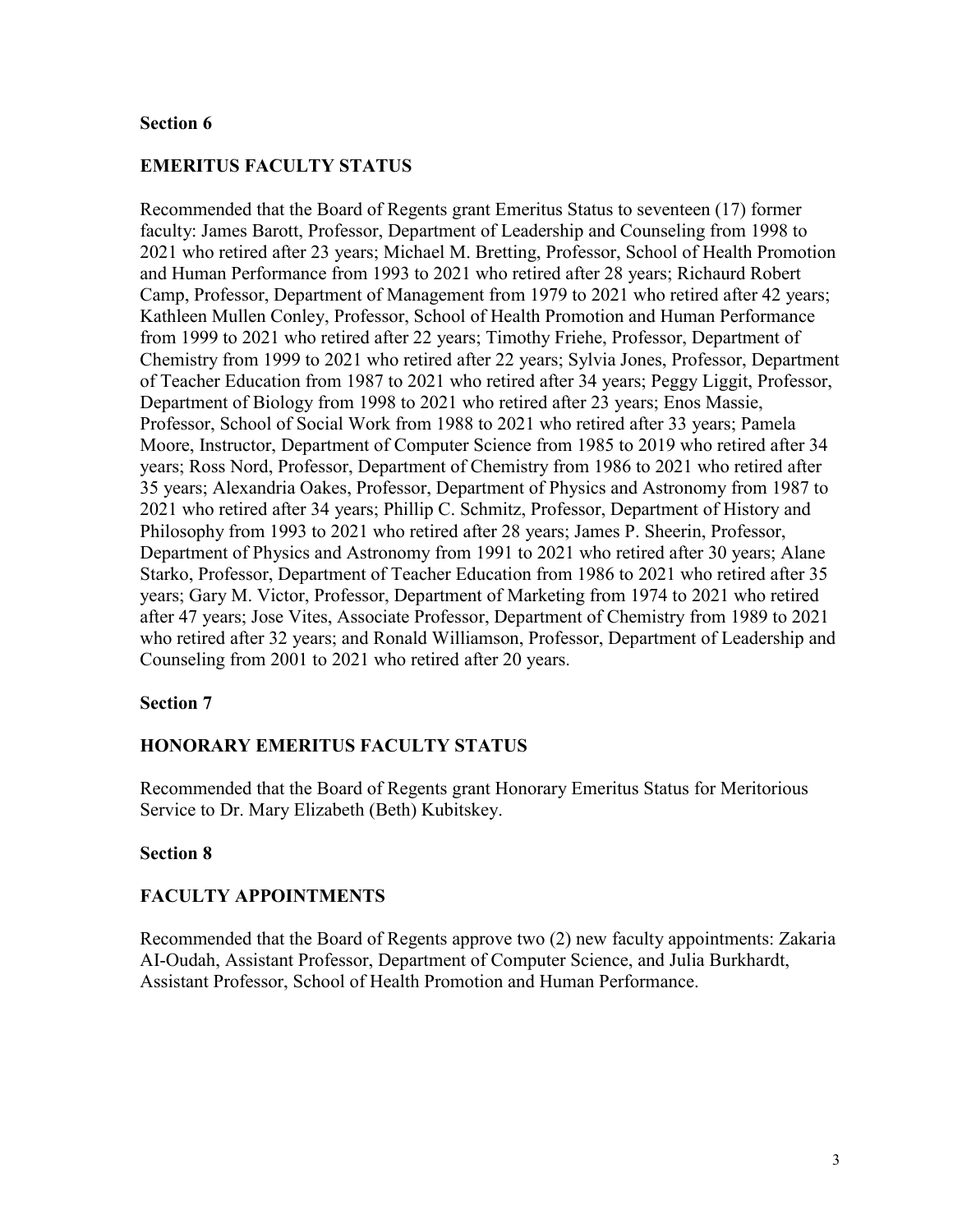### **FACULTY TENURE APPOINTMENTS**

Recommended that the Board of Regents approve the granting of tenure, effective beginning with the 2021 fall semester, for one (1) faculty member; Xining Yang, Associate Professor, Geography and Geology.

#### **Section 10**

### **ACADEMIC RETIREMENTS/SEPARATIONS**

Recommended that the Board of Regents approve five (5) retirements; James Barott, Sylvia Jones, Karen Paciorek, Alane J. Starko, and Ronald D. Williamson, and forty-three (43) separations; Gisela Ahlbrandt, Marilyn Bonem, Barbara Britton, Richaurd Camp, Jonathan S. Carter, Ranjan Chaudhuri, Shenghui Chu, Kathleen Conley, Brian M. Connolly, Abby Coykendall, Steven Francoeur, Carol Freedman-Doan, Timothy Friebe, Lindsey M. Gerard, Jacqueline Goodman, L'meese H. Greaney, Lijyun A. Hwang, Julie A. Jahn, Linda Kinczkowski, Mary Kubitskey, Amy J. Lamb, Peggy Liggit, Susan Martin, Enos Massie, Nelson Maylone, Tanya L. McCune, Beverly J. Mihalko, Ross Nord, Alexandria Oakes, Chalice E. Randazzo, Denise Reiling, Richard Sambrook, Carol Schlagheck, Philip Schmitz, James Sheerin, Kenneth Shiskowski, Pamela Speelman, Jens Stephan, Laura M. Sweet, John Texter, Weitian Tong, Gary Victor, and Jose Vites for the period of May 1, 2021 through September 15, 2021.

### **Motion Carried**

#### **Section 11**

### **EDUCATIONAL POLICIES COMMITTEE**

Regent Beagen moved and Regent Crumm seconded that the Board of Regents receive and place on file the Educational Policies Committee Agenda for October 14, 2021 and the Minutes of the June 10, 2021 meeting.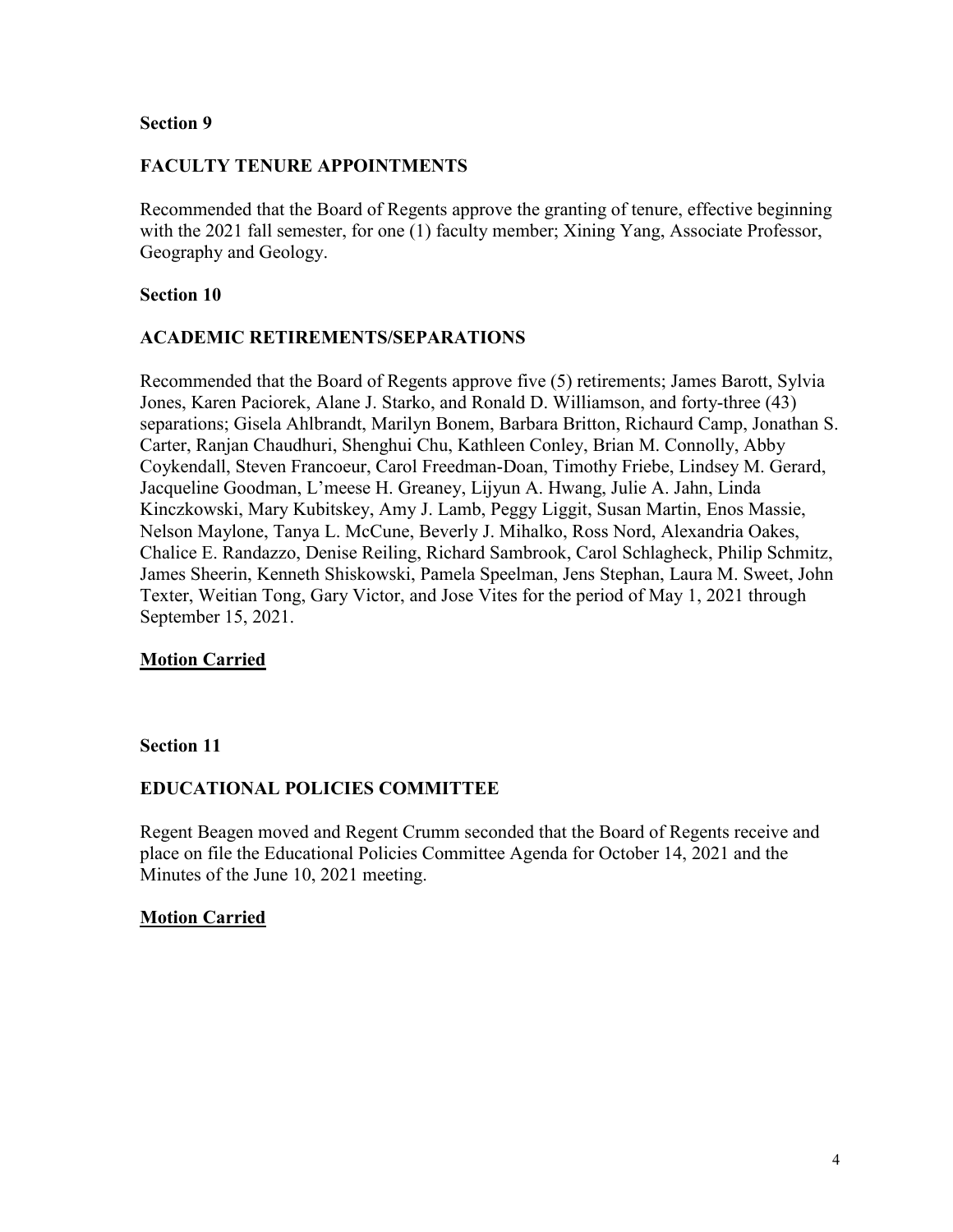### **APPOINTMENT/REAPPOINTMENT OF CHARTER SCHOOL BOARD MEMBERS**

Regent Kimbrough Marshall moved and Regent Beagen seconded that the Board of Regents appoint Kenny Rose to a three-year term on the Board of Directors of The James and Grace Lee Boggs School; JoAnne McCann to a three-year term on the Board of Directors of the Grand Blanc Academy; Dr. Ned Cooper and Carolyn King to three-year terms on the Board of Directors of New School High; and appoint Duriel Mask, Sr. and Dr. Mildred Mason to three-year terms on the Board of Directors of The LaMarr Woodley Leadership Academy.

# **Motion Carried**

### **Section 13**

# **ACADEMIC CALENDARS FOR 2023-2024 AND 2024-2025**

Regent Kimbrough Marshall moved and Regent Ford seconded that the Board of Regents approve the Academic Calendars for 2023-2024 and 2024-2025.

### **Motion Carried**

### **Section 14**

# **PROGRAM DELETION (PHASE-OUT): LEARNING TECHNOLOGY AND DESIGN (M.A.)**

Regent Newton moved and Regent Crumm seconded that the Board of Regents receive and place on file the notification of an Academic Program Phase-Out: Learning Technology and Design (Master of Arts).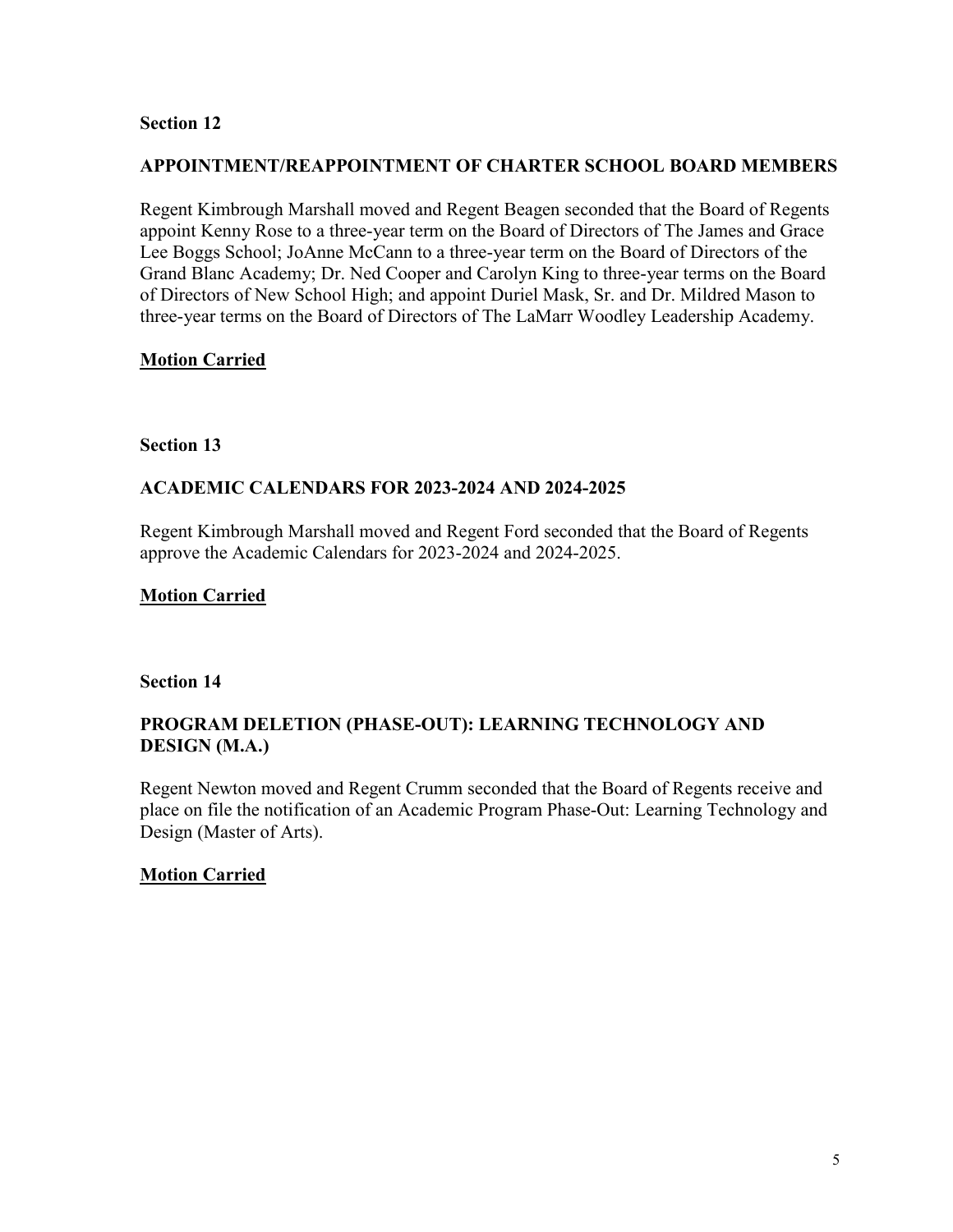### **STUDENT AFFAIRS COMMITTEE**

Regent Beagen moved and Regent Ford seconded that the Board of Regents receive and place on file the Student Affairs Committee Agenda for October 14, 2021 and the Minutes of April 22, 2021.

### **Motion Carried**

### **Section 16**

# **FACULTY AFFAIRS COMMITTEE**

Regent Crumm moved and Regent Ford seconded that the Board of Regents receive and place on file the Faculty Affairs Agenda for October 14, 2021 and the Minutes of the April 22, 2021 meeting.

### **Motion Carried**

#### **Section 17**

### **FINANCE AND INVESTMENT COMMITTEE**

Regent Crumm moved and Regent Beagen seconded that the Board of Regents receive and place on file the Minutes from the June 10, 2021 Finance and Investment Committee meeting and the Working Agenda for the October 14, 2021 meeting.

### **Motion Carried**

#### **Section 18**

### **FISCAL YEAR 2022-2023: GENERAL FUND SCHOLARSHIPS, AWARDS, AND GRANTS REQUEST**

Regent Crumm moved and Regent Beagen seconded that the Board of Regents approve the Fiscal Year 2022-2023 General Fund Scholarships, Awards, and Grants proposal of \$52,610,625.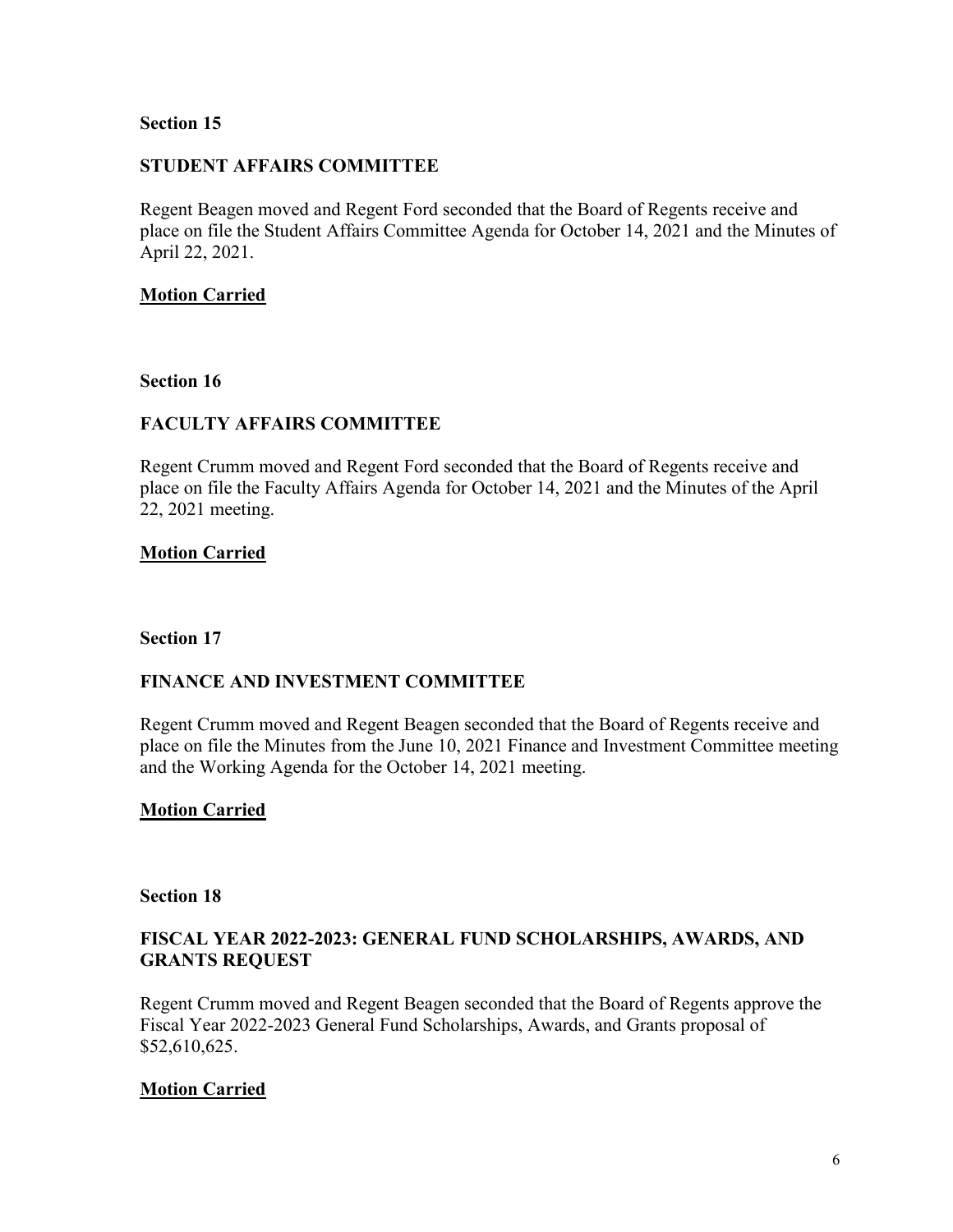### **CONSOLIDATED FINANCIAL STATEMENTS AND SUPPLEMENTARY INFORMATION AS OF JUNE 30, 2021**

Regent Crumm moved and Regent Beagen seconded that the Board of Regents receive and place on file the University's audited fiscal year 2020-2021 financial statements and auditor's report.

# **Motion Carried**

### **Section 20**

# **FISCAL YEAR 2023 FIVE-YEAR CAPITAL OUTLAY PLAN**

Regent Crumm moved and Regent Ford seconded that the Board of Regents approve the University's Five-Year Capital Outlay Plan and delegate the President to submit the renovation of Roosevelt Hall as Phase II of the College of Engineering & Technology Growth and Expansion as the University's top project request for state cost participation for Fiscal Year 2023.

# **Motion Carried**

# **NEW BUSINESS AND PRESENTATIONS**

### **TAB A**

# **PRESENTATION: CHARTWELLS – FIVE YEARS AND COUNTING**

Chartwells gave a presentation on the past five years of work they have done with Eastern Michigan University. They spoke about investments, giving back to students and the EMU community, fighting COVID at EMU, student feedback and subsequent changes, and connections that have been made. Ali Duceatt (Director of Dining Services), Gretchen Sanchez (Director of Operations), Cierra Mauk (Marketing Director), Sarah Schmitz (Senior HR Generalist) and Art Lorenz (Director of Culinary) put together the presentation.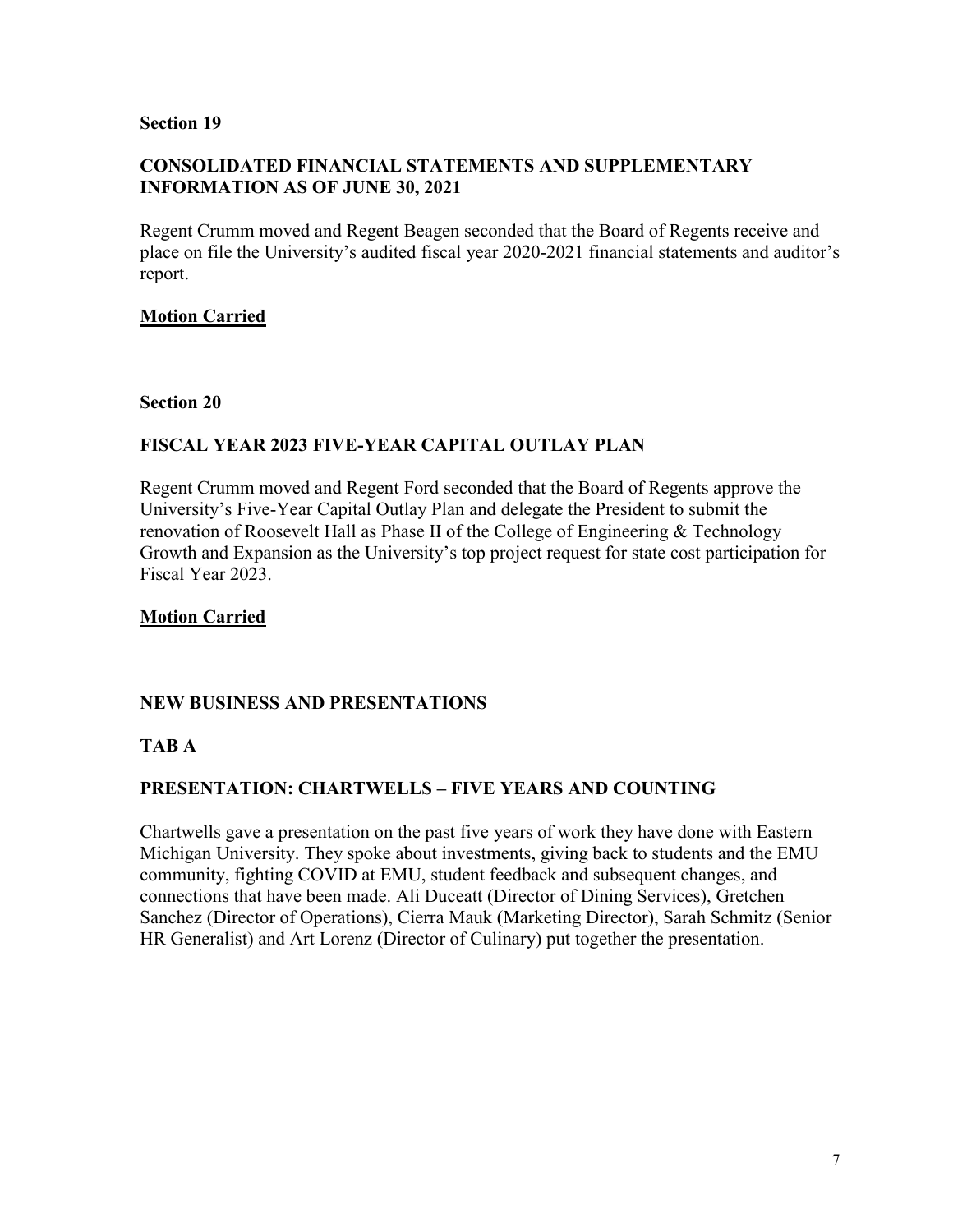### **TAB B**

# **RESOLUTION: RECOGNITION OF 2020 WEEK OF EXCELLENCE DISTINGUISHED ACHIEVEMENT RECOGNITION AWARDS**

Regent Ford moved and Regent Crumm seconded that the Board of Regents approve the resolution recognizing the  $42<sup>nd</sup>$  Annual Week of Excellence staff award winners and thank the award recipients for their dedication and commitment to Eastern Michigan University.

# **Motion Carried**

# **TAB C**

### **OPEN COMMUNICATIONS**

Vice President Reaume announced that no requests were made to address the Board of Regents.

### **TAB D**

# **PRESIDENT'S REPORT**

### President's Report **EASTERN MICHIGAN UNIVERSITY** Board of Regents Oct. 14, 2021

### Madam Chair and Distinguished Members of the Board of Regents:

To say the academic year has gotten off to a great start is an understatement.

As you know we just completed a weeklong celebration of the University's 100<sup>th</sup> Homecoming – and it was quite the series of fun events with great participation and school spirit evident throughout. Not to mention, we won a very close homecoming football game against Miami (Ohio) that went down to the wire before a large crowd at Rynearson Stadium.

I'd like to recap some key developments from the start to the academic year. First off, I have some great data to share in terms of enrollment: The number of first year students increased 20% this fall. Importantly, it wasn't all about getting students back who sat out due to the pandemic. Our enrollment numbers were also up 7% over 2019. Students living in oncampus housing increased 35% over last year. The average GPA of our incoming students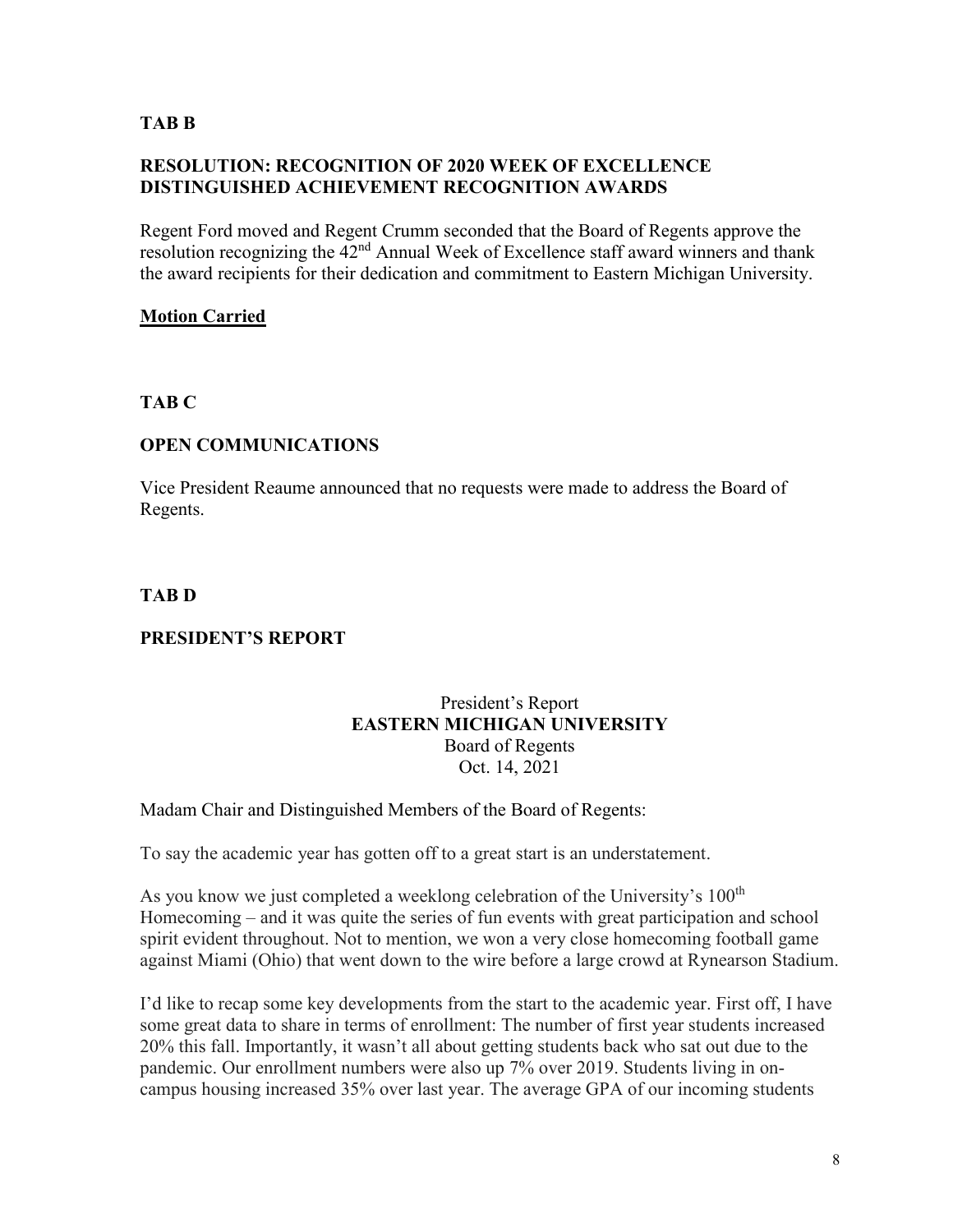was 3.43, the highest ever for an incoming class at Eastern. 44% of our new students represent ethnically diverse communities, a continuation of our long-standing commitment to support and serve diverse communities. And, first-year international student enrollment increased 60%, from 117 students last year to 187 students this year. Our enrollment and housing data reflect the great attention paid by faculty and staff to providing quality degree programs, experiential learning, and support services that lead our graduates to successful careers. Our continuing appeal and outreach to diverse audiences are particularly noteworthy and consistent with our commitment to be an institution of opportunity.

More evidence of the great start to the academic year can be found in our robust practices and protocols related to COVID-19. I'm pleased to report that our campus positivity rates remain among the lowest of any public university in Michigan. This has been the case since the outset of the pandemic. I attribute our success to several key initiatives: First – the formation of a steering committee to guide our processes since the beginning of the pandemic. This committee, made up of faculty and staff who have both public health and facilities management expertise, met weekly for the first several months of the pandemic, and now meets every two weeks. This effort has allowed us to remain nimble in adjusting our practices to help ensure a campus environment that is as safe as possible.

A second key initiative is the opening of a testing center on campus, led by Health Sciences Professor Lynne Shetron, public health students, and several other key staff members. The center provides an easy, accessible and free testing option. Since August 2020, we have conducted nearly than 43,000 COVID-19 tests, with an extraordinarily low 1.08% positivity rate.

A third program involves the launch of pop-up vaccination clinics on campus, in partnership with the Washtenaw County Health Department and the State of Michigan. Participation in the vaccination process has been robust. Another clinic is scheduled for 11 a.m.  $-3$  p.m. tomorrow at the Student Center.

A fourth initiative is our mandatory vaccination policy for students who live in on-campus housing and those who participate in other potential "close contact" scenarios. These include student-athletes, students in marching band, choir and other organizations. The vaccination rate for students living in housing is 93%, with 5% seeking exemptions for health or religious reasons. The remaining 2% have not indicated their status and are being actively contacted.

A fifth program is the highly organized Telehealth operation with public health experts who answer COVID-exposure related questions. They also engage in a robust contact tracing process to identify individuals who have been in close contact with someone who has tested positive.

A sixth initiative is a wastewater testing program that allows us to monitor COVID biomarkers in the wastewater coming from residence halls. This early detection program allows us to identify buildings that potentially have a COVID outbreak present and immediately take preventative action, such as required testing for all students in that residence hall.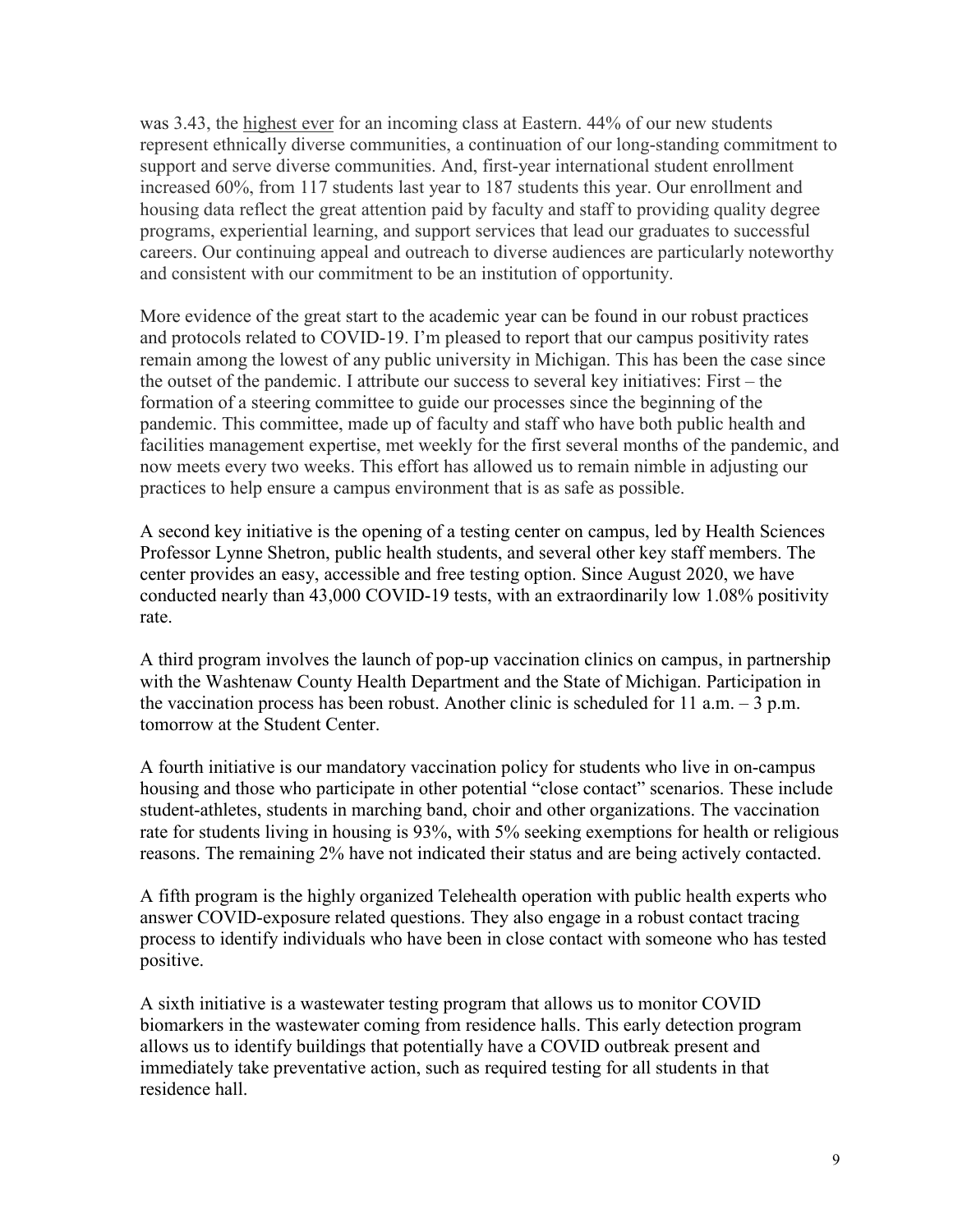This multi-layered approach – we call it EMUSafe -- has us well ahead of the curve in keeping COVID-19 rates on campus considerably below the average of most universities in Michigan, as I stated earlier.

As I conclude, I hope you will join me in congratulating one of our faculty members for a highly prestigious international honor, as well as consider participating in two outstanding events happening on campus this evening. World Languages Professor Carla Damiano was awarded the Cross of the Order of Merit of the Federal Republic of Germany, considered the Republic's highest honor, on Sept. 29, at a ceremony at the Student Center. The event was attended by many of Dr. Damiano's colleagues, as well as associates from around the world who joined us via a live stream video of the presentation. Professor Damiano was recognized for her commitment to furthering German language and literature in the United States, supporting German students, and playing an active role in keeping the memory of the Holocaust alive.

The College of Arts and Sciences Detroit Theme Year continues with a keynote lecture by Dr. Kevin Boyle, the William Smith Mason Professor of American History at Northwestern University. Professor Boyle is a Detroit native and a historian of Detroit. He will tell the story of Ossian Sweet, a Black doctor in 1920s-Detroit who moved into a White neighborhood with his wife and infant child. They were attacked by a mob, and in the violence that followed; one of the attackers was killed. The legal case is one of the most famous trials of the 1920s.

The event begins with a book signing and reception at 5 p.m. in the Student Center Ballroom Lounge, and a 6 p.m. presentation in the Ballroom. You are invited to attend in person, or register for the Zoom webinar through the [College of Arts and Sciences Detroit Theme Year](https://sites.google.com/emich.edu/detroitcas21-22/home)  [website.](https://sites.google.com/emich.edu/detroitcas21-22/home) At 7:30 p.m., the Center for Jewish Studies hosts "A Conversation with Rep. Elissa Slotkin." Rep. Slotkin, who represents Michigan's 8th Congressional District, will discuss growing up Jewish on a farm in Holly, Mich., working as a CIA analyst who did three tours in Iraq alongside the U.S. Military, and serving in Congress. She will address the resurgence of anti-Semitism and America's involvement in the Middle East.

The event takes place in the Student Center Auditorium and is free and open to the public. Guests can also view the event via Zoom — visit the [Center for Jewish Studies website for](https://www.emich.edu/jewish-studies/index.php)  [registration information.](https://www.emich.edu/jewish-studies/index.php)

Additional information and accomplishments are listed in the appendix to this report on the University website. Thank you, Chair Jeffries.

James M. Smith, Ph.D. President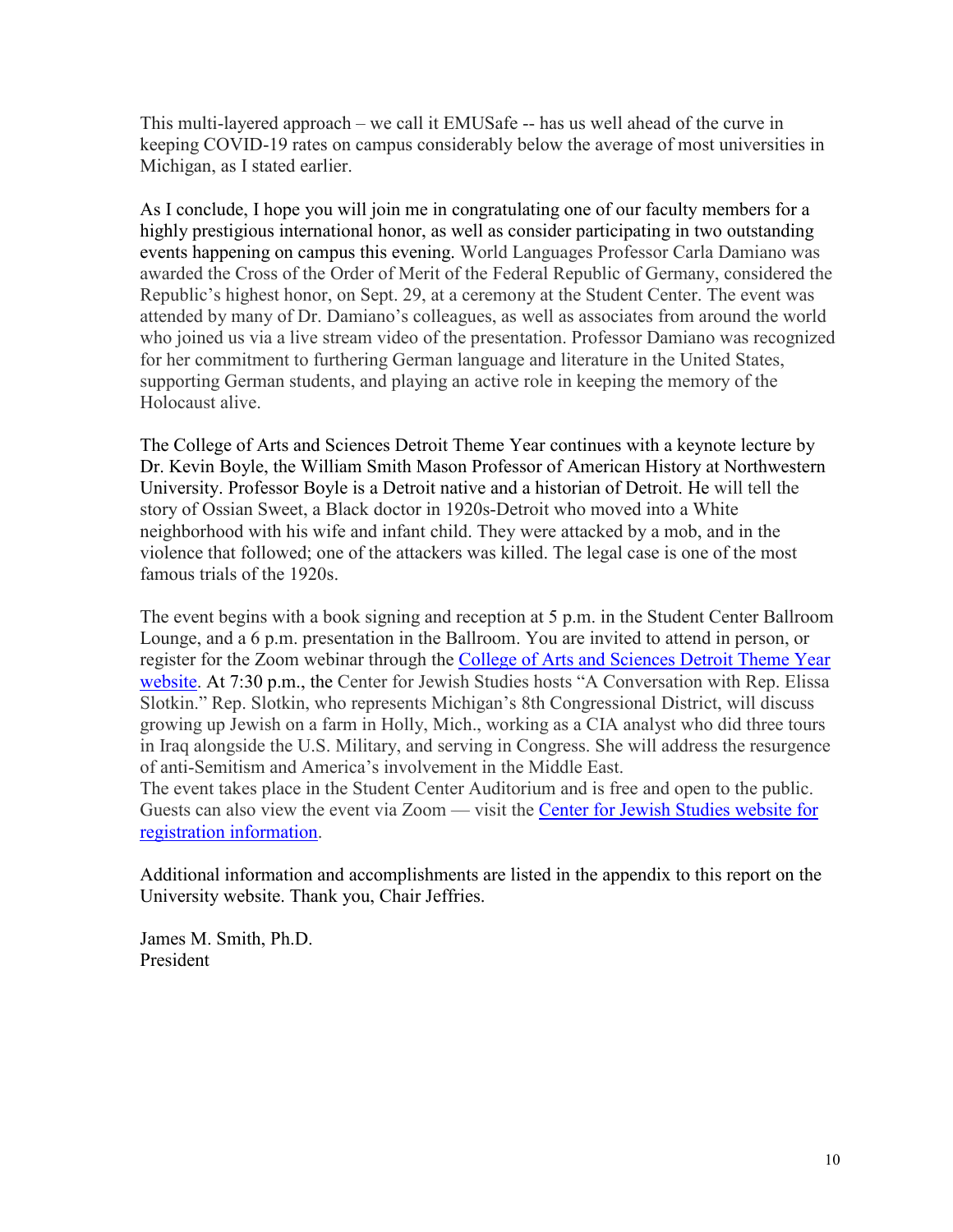### **Recognition**

- **Mia Cusenza**, a first-year student at Eastern pursuing a degree in Cybersecurity, was recently surprised with a \$10,000 scholarship from the **Gen.G Foundation**. Gen.G is a global esports organization connecting the best gamers in the United States and Asia. Last year, Gen.G and Eastern Michigan University announced a first-of-its-kind partnership in Michigan to initiate a multi-year esports program.
- **David DeLisle**, a senior majoring in Electrical Engineering, has received the **2021 "Outstanding Undergraduate Student of the Year" scholarship from the Engineering Society of Detroit** in recognition of outstanding achievement by an undergraduate student who has distinguished themself in the engineering and scientific community. DeLisle has been a participant in the **EMU Ronald E. McNair Post-Baccalaureate Achievement Program** since 2018. EMU is one in a highly elite group of institutions selected by the U.S. Department of Education to host a McNair Program. As such, EMU McNair Scholars are among the students in our nation with the greatest potential to become leaders in their academic disciplines.
- The student chapter of the **Society for Human Resource Management (SHRM)** has been awarded a 2020-2021 **Outstanding Student Chapter** designation by the national organization for providing superior growth and development opportunities to its student members. Only 12 schools nationally were chosen for the honor, which is the society's highest award. More than 200 schools applied for the award.
- Professor **Vijay Mannari** and Ph.D. graduate **Hamid Asemani** were recently honored with the **CoatingsTech Best Paper Award at the American Coatings Association's (ACA) 2021 CoatingsTech Conference** for their co-authored paper and presentation titled, "Advanced Dual-curable Coatings Obtained from Multi-Functional Non-Isocyanate Polyurethane Oligomers."
- Associate Professor of Management **Salar Mesdaghinia** has been recognized by the **Human Resources Division of Academy of Management (AOM) with the International HRM Scholarly Research award** for his research paper *"Perceived organizational support (POS) across 54 nations: A cross-cultural meta-analysis of POS effects,"* which was published in the Journal of International Business Studies in 2020.
- Professor and Nursing Program Director, **Tsu-Yin Wu**, Ph.D., has been recognized by the Prevent Cancer Foundation® as a national leader in cancer prevention and early detection with the 2021 **Cancer Prevention Laurels Awards**. Dr. Wu, the director of the EMU Center for Health Disparities Innovation and Studies (CHDIS) and the Healthy Asian Americans Project at EMU, was honored with a Laurel Award for Increasing Health Equity through Innovation from the Prevent Cancer Foundation. The award is given to an individual or organization for innovative methods to increase health equity in cancer prevention and screening in communities across the U.S.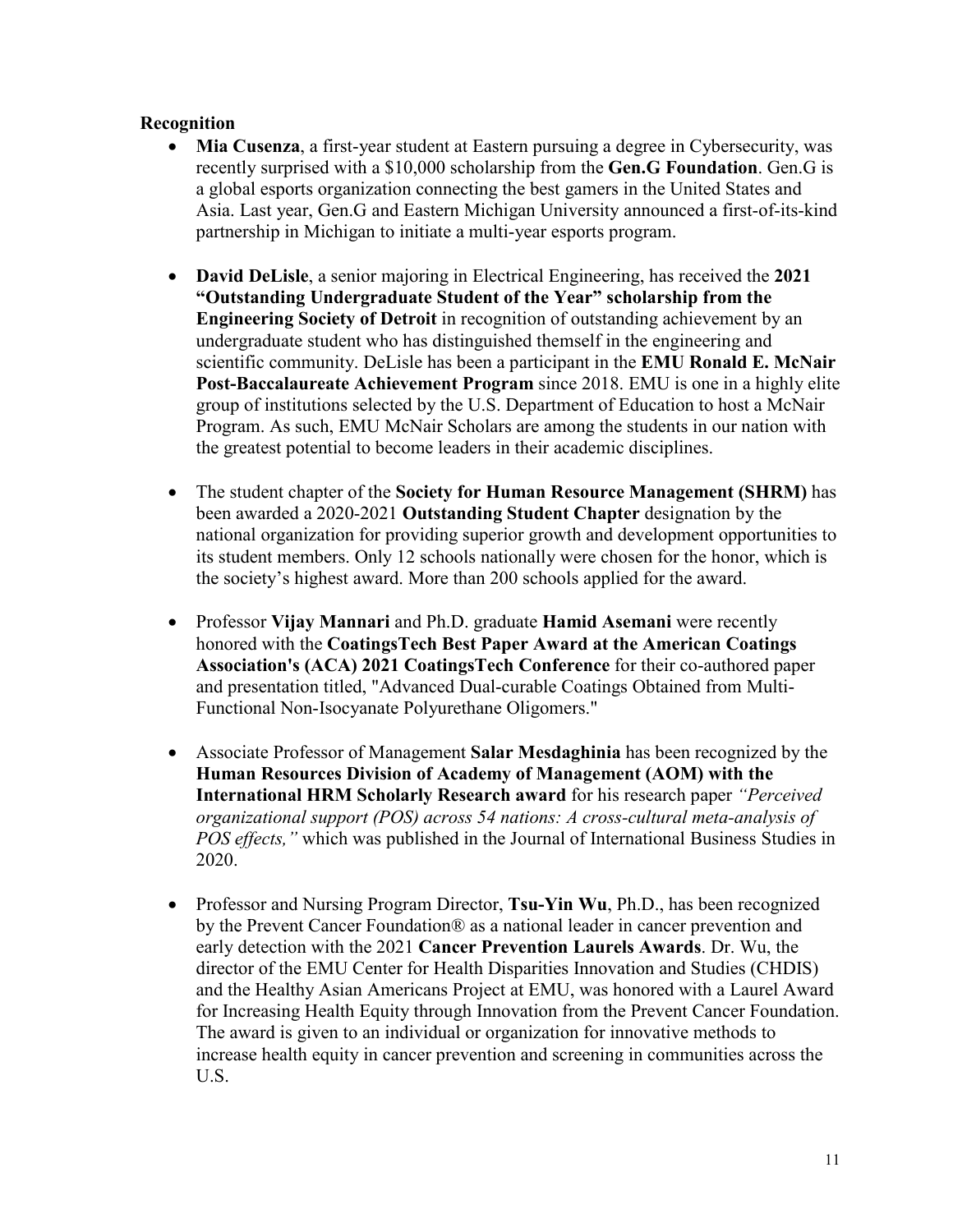- EMU's **engineering programs** have been recognized in the national rankings by **U.S. News and World Report**. The programs are ranked at 129 among 239 schools nationwide.
- Eastern has earned a spot in the **top 15 of MilitaryTimes.com's** *2021 Best for Vets: Colleges* **list,** ranking 13th out of more than 360 US colleges. EMU moved up more than 20 spots from its No. 35 ranking in the 2020 list. The announcement follows the ranking earlier this year by Military Friendly Schools in which Eastern was ranked number two in the United States and number one in Michigan.
- The **Bachelor of Music Therapy** has been ranked as one of the **Top 20 Most Affordable Music Therapy Degrees** in 2021 by Bestvalueschools.org, which rates various university programs throughout the country. The program ranked eighth on the list, making it the only university in Michigan to rank in the top 10.
- The **Bachelor of Science in Electrical and Computer Engineering (BSECE)** program has received accreditation from the Engineering Accreditation Commission of the Accreditation Board of Engineering and Technology.
- The **U.S. News and World Report** ranked Eastern among one of the best universities in the country in the **social mobility** category. The distinction is based on the opportunities that colleges offer disadvantaged students with federal Pell Grants. Eastern was ranked 82 in the nation among 391 national universities.
- Chartwells Higher Education launched **Chartwells Heroes** earlier this spring. The campaign allowed internal team members across the country to recognize their fellow associates in a number of categories including culinary innovation, sustainability, safety, and diversity and inclusion. **Sam Denton** was selected as a division leader in the safety category, out of over 5,000 nominations. Since joining the E-Dining team as a student food service worker in 2016, Sam has overseen numerous operations on campus, including Chick-fil-A and Smashburger, and has maintained a culture of safety at every level of employment.

# **Of Note**

• **Alexandros Maragakis**, assistant professor in Psychology, has received a **\$1.86 million grant from the Health Resources and Services Administration (HRSA)** to improve access to behavioral health services for children in Michigan. The focus of the program will be to integrate behavioral health services with pediatric primary care practices in a variety of urban and rural Michigan communities.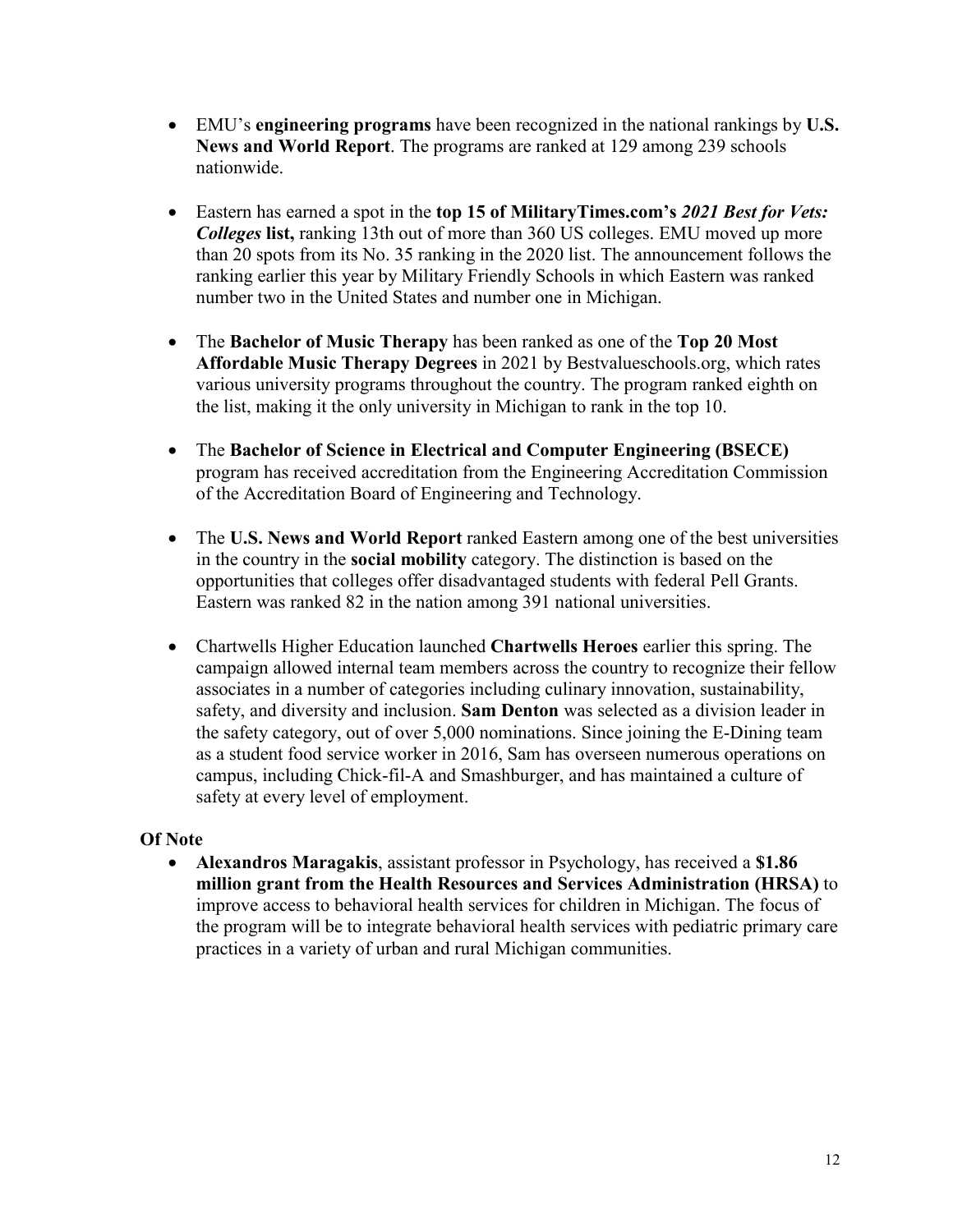- Eastern has received **\$167,002 from the Michigan Health Endowment Fund** (Health Fund) to expand access to early childhood mental health services in Washtenaw County as part of the Health Fund's Behavioral Health grants program, which aims to improve access to high-quality, person-centered mental health and substance use disorder (SUD) healthcare. The grant will go toward the **EMU Community Behavioral Health Center's Early Childhood Satellite clinics**, which offer specialty services for young children ages 1-5 and their families.
- Students in the **Aviation** program in the **GameAbove College of Engineering and Technology** will now have access to valuable hands-on flight experience with the addition of a new **Frasca RTD DA40-180 aviation flight simulator**. The simulator can be configured to simulate the Diamond DA 40, which is EMU's primary aircraft for instrument flight training, or a Piper Seneca, which is currently used for twin engine training in the EMU aviation program.
- **Summit Street**, EMU's premier student a cappella group, launched its debut album, Summit Street: Maroon in July. Summit Street represented Eastern earlier this year in the **2021 Great Lakes Quarterfinal 4 of the International Championship of Collegiate A Cappella (ICCA)** where they made it to the quarterfinals among 3,500 performers in 250 groups from universities across 33 states and five countries.
- Students enrolled in the **Early College Alliance (ECA) program** at EMU have a significantly higher four-year college graduation rate than other students in Michigan, Washtenaw County and across the state. Black students enrolled in the ECA graduate college at a rate nearly 700 percent higher than Black high school graduates in the state of Michigan, according to data from the National Student Clearinghouse regarding students who finished high school in 2010.
- **Anna Gersh**, EMU [Bright Futures](https://www.emubrightfutures.org/) project administrator, founded the **One Love Symposium,** a three-phase initiative, as a vehicle to improve the skills of education, healthcare, and law enforcement professionals around key features of their jobs that have led to gross inequities in the treatment of individuals of different races and classes. Eventually, Gersh hopes that the initiative will result in the creation of a course that human service professionals can complete to earn certification and continuing education credits.
- Eastern Michigan University teamed up with **GameAbove, the Ypsilanti District Libraries and various EMU corporate partners and organizations** to expand its **K-12 STEM programming** this past summer. As part of the collaboration, a total of 500 hands-on STEM activity kits were distributed to youth in Washtenaw County throughout a five-week period.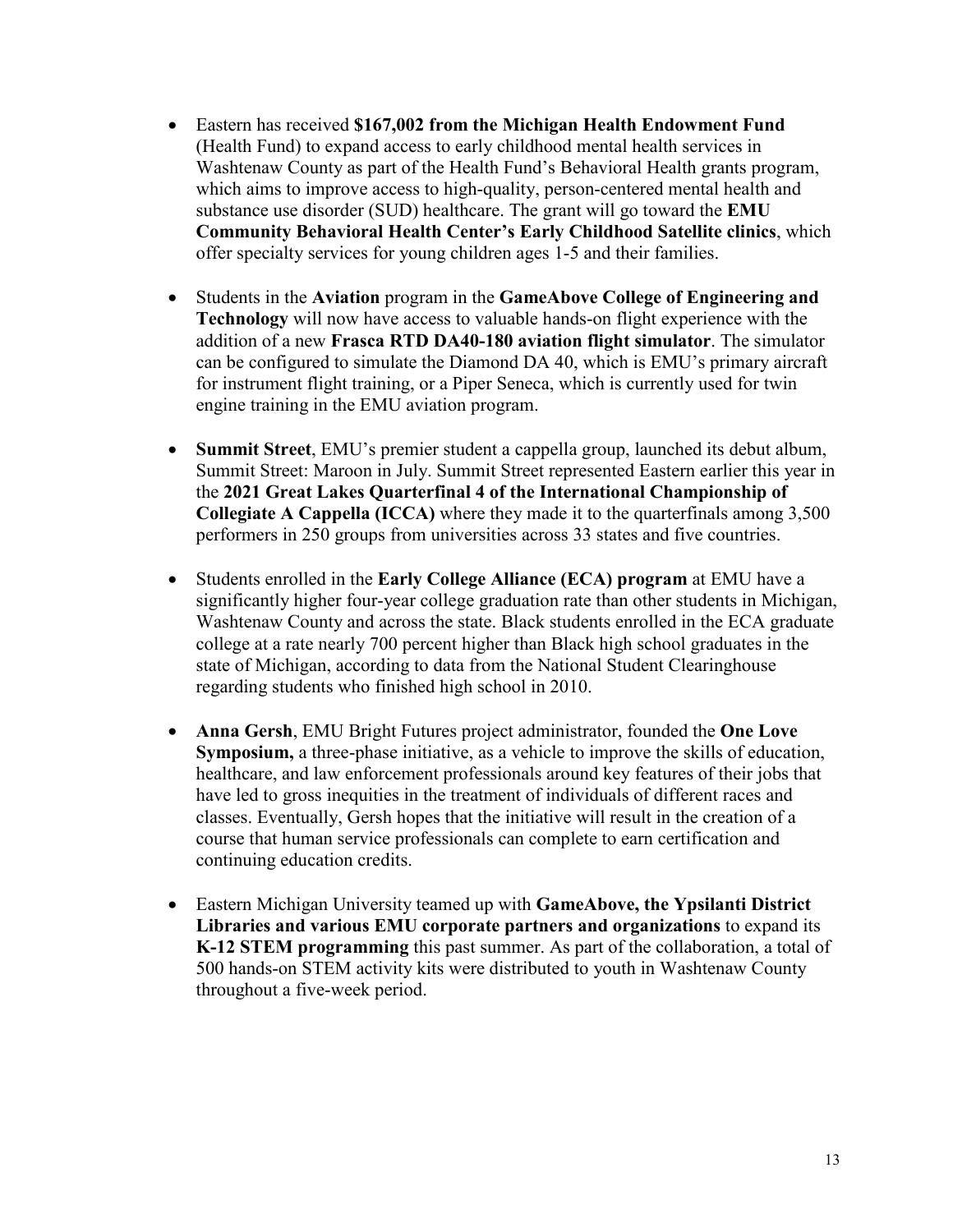- In an effort to highlight its commitment to technology, the **GameAbove College of Engineering and Technology** announced plans to deploy autonomous shuttles this school year and to open a new research and development space at the **American Center for Mobility** (ACM) in Ypsilanti. The **Eagle Shuttle**, as it is called on campus, is built by **Local Motors** as part of the Olli autonomous vehicle platform. Olli is a low-speed, electric, self-driving shuttle built in Knoxville, Tennessee using advanced manufacturing techniques like 3d-printing.
- **WEMU-FM 89.1**, Eastern Michigan University's public radio station, increased its listening audience by 32% in spring 2021 when compared to fall 2020, according to Nielsen Audio broadcast radio's ratings service. The increase moves the station from sixth most listened to station in the market to third, with market share of 6.2.

### **Events**

- Eastern Michigan University and Hero Nation joined forces on October 2 to present **Heroic Futures**, a free, virtual event to help students ages 14-18 identify and address social issues in their communities.
- The **EMU Marching Band** held a **March-A-Thon** on October 2 to raise funds to support the purchase of new instruments.
- **Michael Stauch**, Assistant Professor of History, University of Toledo presented a lecture on "Detroit in the Age of Community Policing" on September 30.
- The **Honors College Star Lecture Series** welcomed **Dr. David "Bo" Bunnell** for a talk about the work of the Great Lakes Science Center in contributing to federal, state, provincial, and Tribal partnerships to restore native fish populations and improve the Great Lakes ecosystems.
- Faculty experts and students from the **GameAbove College of Engineering and Technology** demonstrated the relationship between cybersecurity and connected vehicles on September 21 at **Motor Bella** at the M1 Concourse in Pontiac.
- **Mike Ragusa**, Assistant Professor of Chemistry at Dartmouth, presented a lecture on using protein crystallography and biochemistry to understand the mechanisms of autophagy, a conserved mechanism for preserving cellular health under stress on September 20.
- An exhibition of 40 powerful works by **Harold Neal** and **Detroit Black Arts Movement artists**, who were influenced by the Civil Rights and Black Power Movements opened on September 13 in the Student Center Art Gallery.

### **Athletics**

• Baseball (Men): **Mike Monahan** was recognized as a **MAC Distinguished Scholar Athlete** for 2020-21.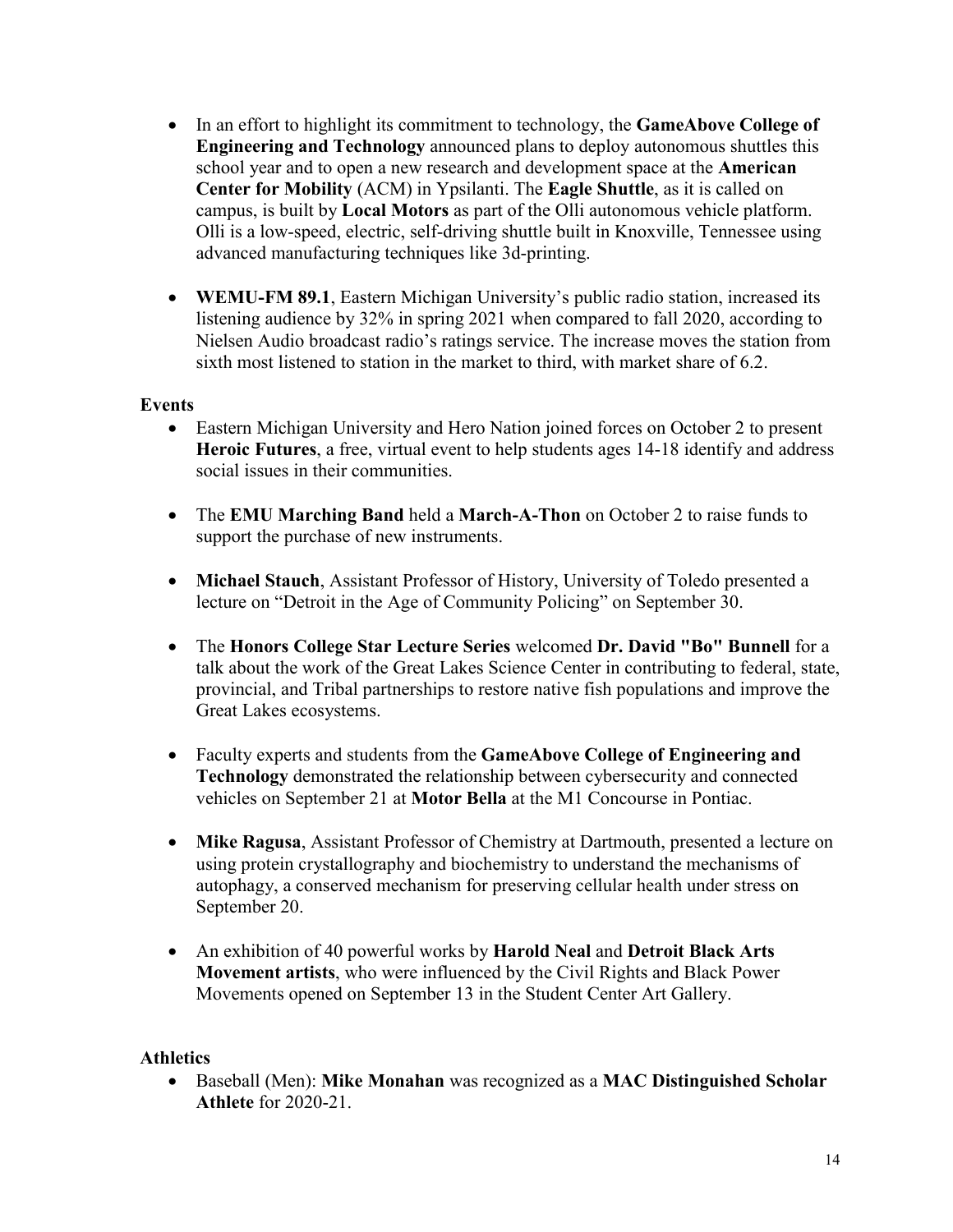- Baseball (Men): Senior **Mike Monahan** was tabbed with an incredible honor when he was named to the **Academic All-America® Division I** baseball team by the College Sports Information Directors of America (CoSIDA). Monahan was one of only 33 players nationally, and the only player in the Mid-American Conference, to earn Academic All-American status in 2020-21.
- Baseball (Men): **Mike Monahan** was named as an **Academic All-District** selection by the College Sports Information Directors of America (CoSIDA).
- Baseball (Men): **Christian Bault, Eli Gora, Scott Granzotto, Taylor Hopkins, Trevor House, Nate Jones, Nick Jones, Jared Kauffman, Luke McGuire, Justin Meis, Mike Monahan,** and **Daniel Warkentin** were named to the **Academic All-MAC** team.
- Baseball (Men): Junior right-hander **Justin Meis** was selected with the first pick in the 10th round, 283rd overall, by the Pittsburgh Pirates in the 2021 Major League Baseball Draft.
- Basketball (Men): **Derek Ballard Jr.** and **Darion Spottsville** earned a spot on the National Association of Basketball Coaches **(NABC) 2020-21 Honors Court** for the second straight year.
- Cross Country (Men): **Chris Devaney** was recognized as a **MAC Distinguished Scholar Athlete** for 2020-21.
- Football (Men): **Chad Ryland** was recognized as a **MAC Distinguished Scholar Athlete** for 2020-21.
- Football (Men): Junior wide receiver **Dylan Drummond** was named to the **Paul Hornung Award Honor Roll**. The award, now in its 12th season, is given annually to the most versatile player in major college football by the Louisville Sports Commission.
- Football (Men): **Mike Van Hoeven** was named **Second Team CoSIDA Academic-All America,** making him just the third football player in EMU history to be an Academic All-American.
- Golf (Women): **Maria Connelly** and **Anna Watson** were named as **All-American Scholars** by the Women's Golf Coaches Association (WGCA).
- Golf (Women): **Maria Connelly** and **Olivia Loberg** were named to the **Academic All-MAC** team.
- Golf (Men): **Cougar Collins** was recognized as a **MAC Distinguished Scholar Athlete** for 2020-21.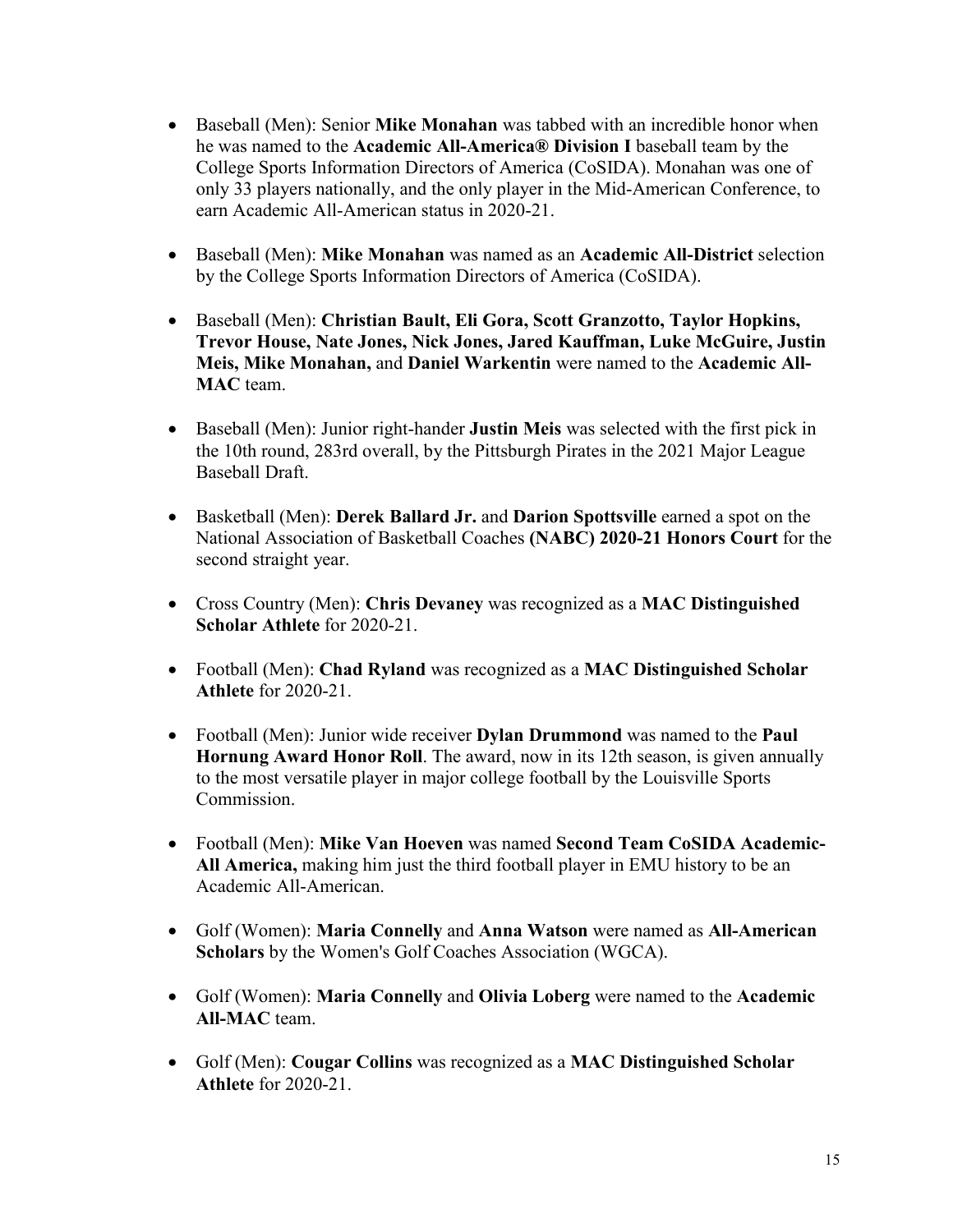- Golf (Men): Redshirt freshman **Max Watson** won the **115th Ohio Amateur Championship** in July.
- Golf (Men): **Ty Celone, Cougar Collins, Zack Mason,** and **Tyler Rayman** were named **Srixon/Cleveland Golf All-America Scholars** by the Golf Coaches Association of America.
- Golf (Men): **Ty Celone, Cougar Collins, Zack Mason, Tyler Rayman,** and **Max Watson** were named to the **Academic All-MAC** team.
- Golf (Men): The Eagles earned **President's Special Recognition** by the Golf Coaches Association of America (GCAA). The squad was recognized for having a 3.57 grade point average over the fall and winter semesters.
- Gymnastics (Women): **Jada Rondeau** and **Caitlin Satler** were recognized as **MAC Distinguished Scholar Athletes** for 2020-21.
- Gymnastics (Women): **Cortney Bezold, Raisa Boris, Katie Butler, Hadyn Crossen, Shannon Gregory, Cali Harden, Hannah Hartung, Jordan Jankowski, Carly Kosanovich, Anna Grace McCullough, Corey Melcher, Molly Parris, Brianna Price, Charlotte Reynolds, Sophia Rios, Jada Rondeau, Caitlin Satler,**  and **Mickayla Stuckey** were named **Academic All-American** by the Women's Collegiate Gymnastics Association (WCGA).
- Rowing (Women): **Haley Dutton** was named a **Colonial Athletic Association Leadership & Sport Excellence Award** recipient.
- Rowing (Women): **Lauren Ahern, Rose Andrews, Emma Boersen, Laura Borchers, Olivia Bray, Priscilla Brom, Jennifer Bucci, Grace Burke, Sonia Buxton, Erin Corbley, [Maiyah Devenport,](https://emueagles.com/roster.aspx?rp_id=13772) Haley Dutton, Anna Eschenburg, Reagan Fazekas, Tiana Fox, Emily Gandy, MacKaela Geisler, MacKenzie Geisler, Brianna Gracey, Brynne Harder, Mary Hemgesberg, Chloe Hinojosa, Leah Huyser, Emily Ignagni,**
- **Alexis Kettler, Kaialani Knox, Jessica LaRoy, Libbey Lloyd, Karson Mahaney, Melanie McKeehan, Eve Melody, Maggie Nied, Isabella Nothom, Alexandria Parsons, Laura Penny, Olivia Robinson, Lindsay Rock, Caitlin Rodanhisler, Abbey Simpson, Ariel Sutton, Hannah Taylor,** and **Alexandra Walsh** were named to the **Colonial Athletic Association (CAA) Commissioner's Academic Honor Roll**.
- Swimming & Diving (Women): **Bethany Berger** and **Ali Staver** were recognized as **MAC Distinguished Scholar Athletes** for 2020-21.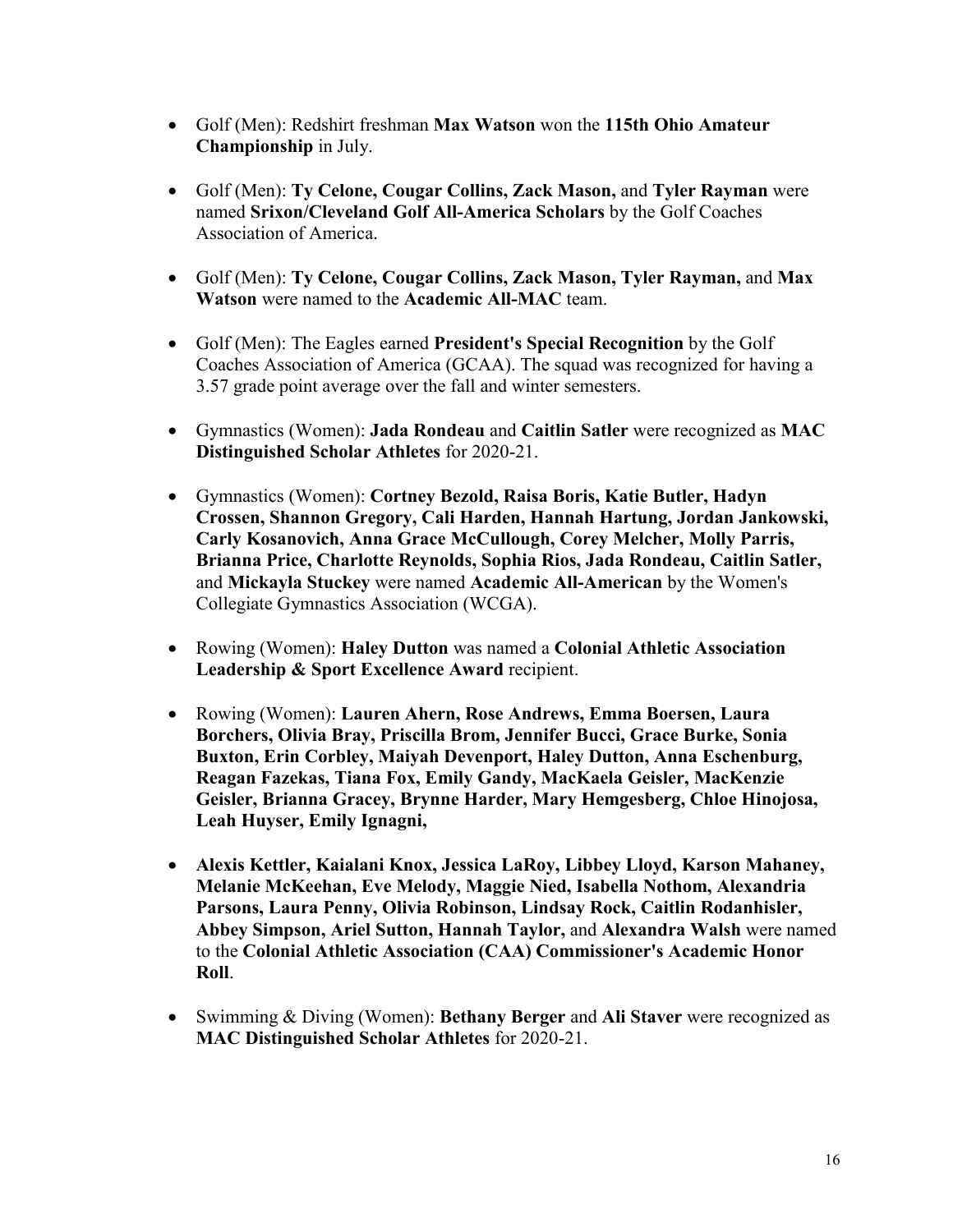- Swimming & Diving (Women): Diver **Bethany Berger** was named as an **Academic All-District** selection by the College Sports Information Directors of America (CoSIDA).
- Swimming & Diving (Women): **Lainie Bell, Bethany Berger, Kelsi Hill, Carlin Hudson, Hunter Ignasiak, Carlee Jones, Abby Rapien, Kaitlynd Scanlan, Micaela Schempf, Mieke Staffeldt, Ali Staver, Avrie Stewart, Abigail Wnder,**  and **Hannah White** were named to the **Academic All-MAC** team.
- Swimming (Women): For the 20th consecutive semester, the swimming and diving team has been named a **Scholar All-America Team** by the Collegiate Swimming and Diving Coaches Association of America (CSCAA).
- Tennis (Women): The Eagles collected the **ITA All-Academic Team award**. **Essence Eaton, Vasavi Ganesan, Morgan Ingram, Julia Piatek, Emma-Lou Pommiers, Natalia Regalado,** and **Grace Whitney** were also named as **ITA Scholar-Athletes.**
- Tennis (Women): **Vasavi Ganesan, Luisa Pelayo, Julia Piatek, Emma Lou Pommiers, Isabelle Popma,** and **Grace Whitney** were named to the **Academic All-MAC** team.
- Track & Field (Indoor) (Women): **Alyson Davis, Quintella Johnson,** and **Nina Ward** were recognized as **MAC Distinguished Scholar Athletes** for 2020-21.
- Track & Field (Outdoor) (Women): **Kristine Bourg, Alyson Davis,** and **Nina Ward**  were recognized as **MAC Distinguished Scholar Athletes** for 2020-21.
- Track & Field (Outdoor) (Women): **Quintella Johnson** earned **Second Team All-American** honors following the NCAA Outdoor Championships.
- Track & Field (Outdoor) (Women): **Kristine Bourg, Miranda Cadwell, Brenna Cavanaugh, Kadian Clarke, Alyson Davis, Mair Edwards, Keypathwa Gibson, Janay Hall, Morgan Iverson, Maura Lane, Brittni Mason, Gianna Salzbrunn, Lexi Seifert, Graysen Simmons, Nina Ward,** and **Chevonne Wheeler** were named to the **Academic All-MAC Team**.
- Track & Field (Women): The Eagles earned United States Track and Field and Cross Country Coaches Association **(USTFCCCA) All-Academic** honors for the indoor and outdoor track and field seasons. Individual honors went to **Tiffany Cernej-Garcia, Kadian Clarke, Alyson Davis, Keypathwa Gibson, Morgan Iverson, Lexi Seifert, Nina Ward,** and **Chevonne Wheeler**.
- Track & Field (Indoor) (Men): **Ronald Brandal, Owen Day, Chris Devaney, Toby Gualter,** and **Owen Richardson** were recognized as **MAC Distinguished Scholar Athletes** for 2020-21.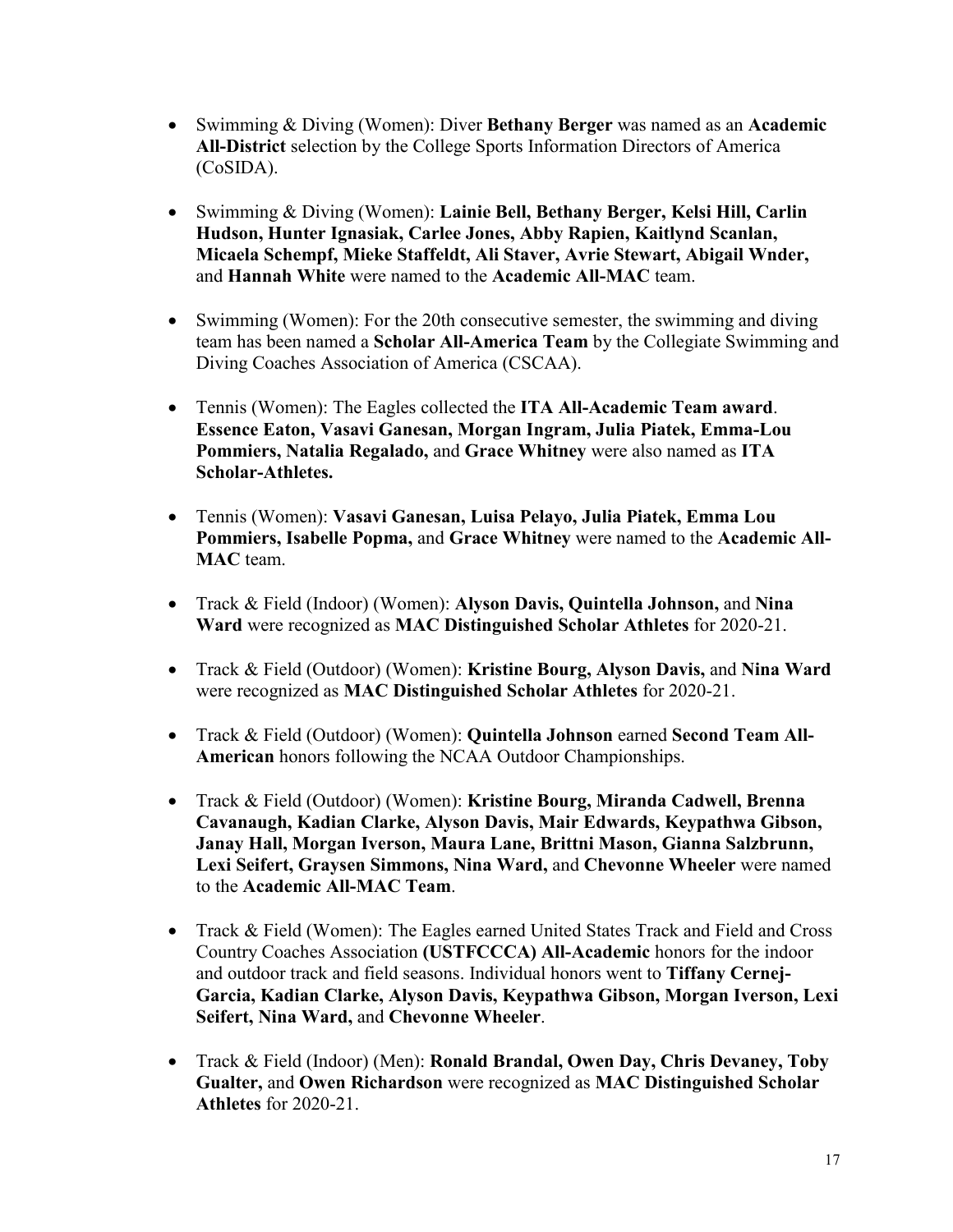- Track & Field (Outdoor) (Men): **Taige Bryant** and **Zach Harkey** were recognized as **MAC Distinguished Scholar Athletes** for 2020-21.
- Track & Field (Outdoor) (Men): **Khalil Bedoui, Ronald Brandal, Taige Bryant, Chris Devaney, Joe Duff, [Chukwusom Enekwechi,](https://emueagles.com/roster.aspx?rp_id=13220) Zach Harkey,** and **Garrett Wade** were named to the **Academic All-MAC Team**.
- Track & Field (Men): The Eagles earned United States Track and Field and Cross Country Coaches Association **(USTFCCCA) All-Academic** honors for the indoor and outdoor track and field seasons. Individual honors went to **Kappa Bedoui, Taige Bryant, Chris Devaney, Chukwusom Enekwechi, Toby Gualter, Zach Harkey, Baldvin Magnusson, Andy Payne,** and **Kaleb Simpson.**
- Track & Field (Men): **Taige Bryant** and **Chris Devaney** were named **Academic All-District** by the College Sports Information Directors of America (CoSIDA).
- Volleyball (Women): For the 17th consecutive season, the volleyball program was recognized by the American Volleyball Coaches Association (AVCA) and the United States Marine Corps with the **USMC/AVCA Team Academic Award.**
- The E-Club Hall of Fame class of 2021 was officially enshrined on September 24. The honorees included **Carl "CJ" Johnson** (Men's Track and Field), **Jason Jones** (Football), **Amanda Kulikowski** (Soccer), **Carl E. Thomas** (Men's Basketball), **Charles E. Thomas** II (Men's Basketball), and **LaTonya M. Watson** (Women's Basketball). The newest inductees join a prestigious group of more than 250 fellow Hall of Famers that will forever be honored at EMU.
- Former Eastern golfer **Michael Blair** won the **Mackenzie Tour/PGA TOUR Canada's Prince Edward Island Open**.
- Former Eagle **Brittni Mason** earned three medals (one gold and two silver) at the **2020 Summer Paralympic Games**.
- Former Eagle **Donald Scott** completed his Olympic run in the men's triple jump final with a seventh-place finish at the **Tokyo Olympics** in August.